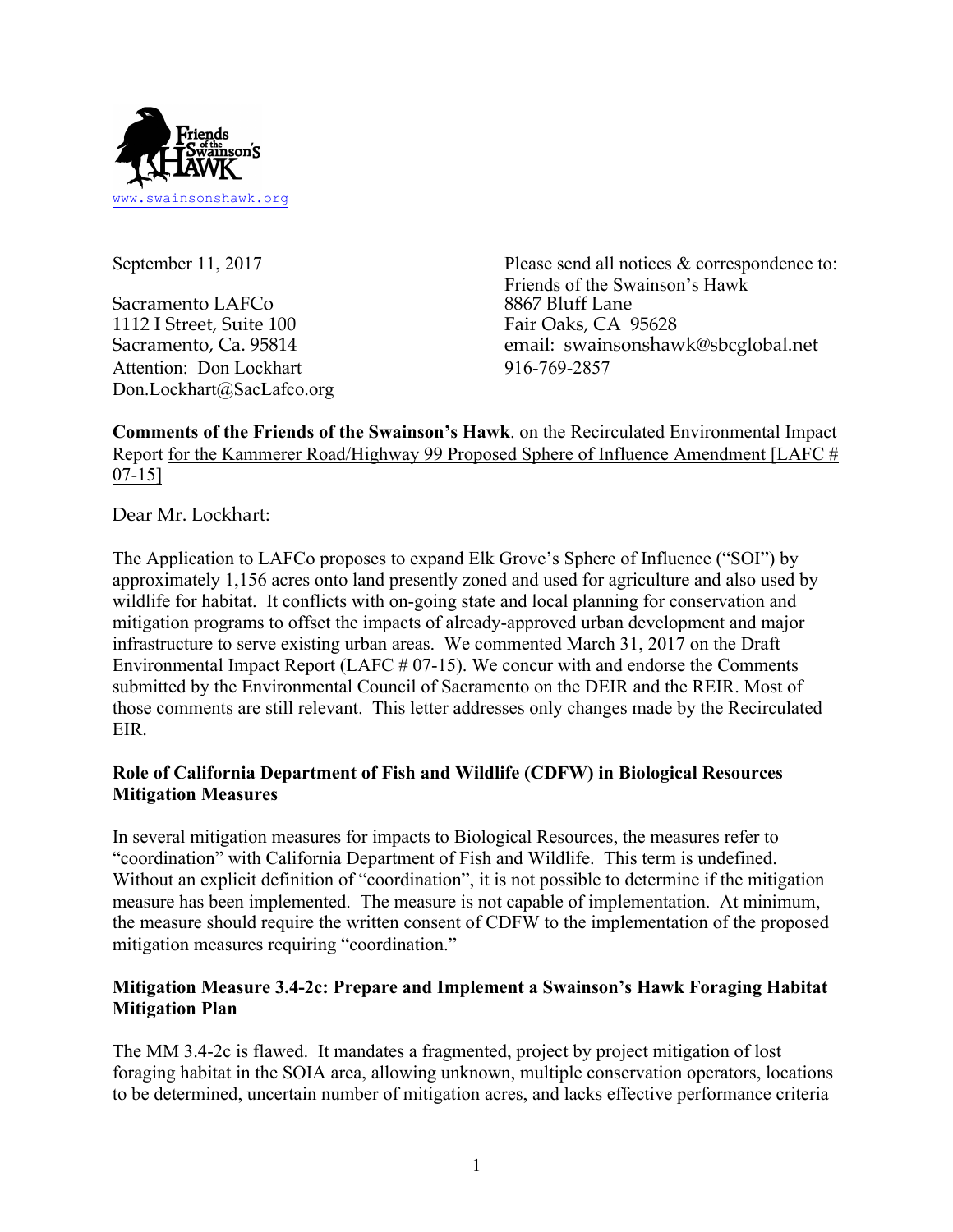and guarantees. There are no opportunities for adaptive management in the mitigation program, opportunities that exist in the more comprehensive and planned habitat conservation program in the SSHCP.

MM 3.4-2c should require the City of Elk Grove to acquire a minimum 750 acre preserve on the model of their Delta Breeze preserve, in advance of completing any annexation within the SOIA, and make this land available exclusively to mitigate for the first 750 acres of development in the SOIA. It should prohibit projects of less than 40 acres from eligibility for annexation unless they are mitigated in a prior Elk Grove preservation of a minimum 750 acre preserve. After development of 750 acres in the SOIA, Elk Grove should be required by LAFCo to acquire and preserve a second preserve sufficient to mitigate for the remaining SOIA annexations and development.

The fact that the mitigation measure allows project by project mitigation for annexation, rather than an overall SOIA mitigation plan for the area, demonstrates that the anticipated urban development may not be planned and orderly development. It may proceed in uncoordinated pieces with unknown consequences for the ultimate mitigation of lost and compromised Swainson's Hawk habitat in the plan area.

The MM 3.4-2c should clearly state the number of foraging habitat acres in the project area and explain how that number was calculated and the justification for it. It should also clearly state how the loss of the large landscape agricultural area will be mitigated to retain the value of contiguous foraging habitat adjacent to known nesting habitat. We believe that number is 1156 acres if mitigation is to be consistent with County policies and the SSHCP.

The MM 3.4-2c (Kammerer Road/Highway 99 SOIA Recirculated EIR AECOM Sacramento LAFCo [LAFC#07-15] 3.4-35 Biological Resources) states:

Before the approval of grading and improvement plans or before any ground-disturbing activities, whichever occurs first, preserve suitable Swainson's hawk foraging habitat to ensure 1:1 mitigation for Swainson's hawk foraging habitat value lost as a result of the project. Because the SOIA Area is currently zoned Ag-80, it is deemed to provide 100 percent foraging habitat value and the entire acreage must therefore be compensated at  $a + 1$  ratio. Loss of foraging habitat resulting from possible future off-site improvements shall be compensated by preserving suitable Swainson's hawk foraging habitat to ensure 1:1 replacement of habitat value, based on zoning of the affected land, lost as a result of the project. The suitability of preservation habitat shall be determined by the City after consultation coordination with CDFW and a qualified biologist and shall be located within the geographical foraging area of the local nesting population as determined acceptable to CDFW.

Please note that the phrase "based on zoning of the affected land" should be stricken; the assessment can be made best by CDFW.

We strongly object to the reference to **"replacement of habitat value"** since that involves qualitative judgment of "habitat value" for which no standard performance criteria exist. The mitigation measure should ensure that 1156 acres of high quality mitigation are required to offset the direct loss of foraging habitat on project site, and provide number of acres likely to be impacted in offsite improvements. In addition, the REIR should have accounted for mitigation to offset indirect and cumulative impacts of the SOIA approval. MM 3.4-2c by mitigating 1:1 for the project site only contributes to a program that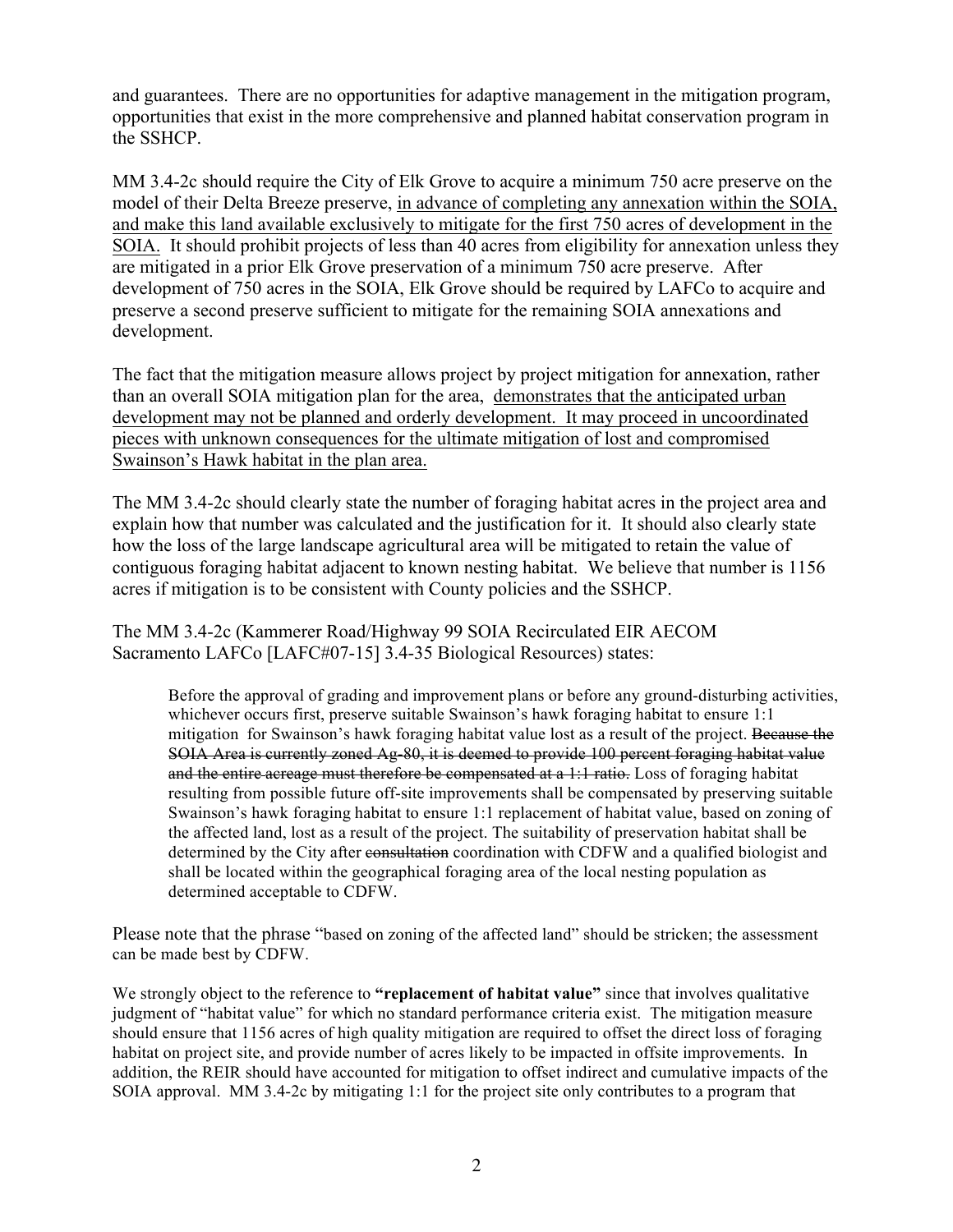preserves half of the baseline habitat available to the species. This conservation hardly compensates for direct impacts and therefore could not compensate for indirect and cumulative impacts as claimed.

To explain further the issue, consider that on page 3.4-30, the REIR states:

"suitable foraging habitat. . . consists of alfalfa, disked fields, fallow fields, dry-land pasture, beets, tomatoes, irrigated pasture, grains, other row crops, and uncultivated grasslands (Estep 1989, Estep pers. comm. 2007, Estep 2009a, Estep 2009b)." It also refers to "the loss of 750 acres of foraging habitat from the SOIA Area, and potentially more acreage at off-site improvement areas . . . ."

This paragraph implies that the REIR expects MM 3.4-2c to result in mitigation only for part of the SOIA acres converted to urban use. However, on p. 3.4-30, the REIR also states (in contradiction):

"Converting land in the SOIA Area from agricultural to urban land uses would result in removal of approximately 1,150 acres of cropland that provides suitable foraging habitat for Swainson's hawk, white-tailed kite, northern harrier, and burrowing owl. Swainson's hawk is listed as threatened under CESA, white-tailed kite is a fully protected species, and northern harrier and burrowing owl are California species of special concern." AND

"Although some of the SOIA Area is currently planted in vineyards that are not considered suitable foraging habitat for Swainson's hawk, the entire SOIA Area is currently zoned AG-80 and is therefore assumed to provide 100 percent foraging habitat value according to the Sacramento County Department of Environmental Review and Assessment. The draft SSHCP (Sacramento County et al. 2017a) modeled the SOIA Area as high-value foraging habitat for Swainson's hawk, and also as foraging habitat for white-tailed kite."

We would add that the Sacramento County Department of Environmental Review and Assessment/California Department of Fish and Wildlife Swainson's Hawk mitigation program is unique and the tradeoffs in the program demand that the SOIA mitigate for full habitat value under this program to be consistent with the assumptions of the program adopted for this area by the County.

Both the County Swainson's Hawk Mitigation Program and the South Sacramento Habitat Conservation Plan would require mitigation for the entire SOIA area of over 1100 acres. This is a large landscape agricultural area, adjacent to other large landscape agricultural areas that provide raptor foraging habitat and nesting habitat. Even if the annexation included only vineyards, the conversion to urban uses would have a profound effect on the foraging values of other properties in the SOIA and nearby. As noted in our DEIR comments, scientific evidence submitted shows that Swainson's Hawks do use vineyards for foraging. Moreover, if the vineyards are not converted to urban use, those acres remain available for conversion to SOIA foraging habitat in future.

Every other mitigation program in Sacramento County restricts habitat mitigation land for Swainson's Hawk impacts to locations in Sacramento County. The City of Elk Grove ordinance does this. The proposed REIR measure does not. These programs and the South Sacramento Habitat Conservation Plan have other criteria on the location and suitability of mitigation land for this purpose. MM 3.4-2c establishes no firm criteria for suitable mitigation land such as excluding lands below sea level (as the SSHCP does) or requiring CDFW approval of the mitigation property. The only qualification is "shall be located within the geographical foraging area of the local nesting population as determined acceptable to CDFW." This is hardly a recipe for replacing the lost habitat with permanent protection of like habitat and is inconsistent with the County and City of Elk Grove policies.

As pointed out elsewhere, MM 3.4-2c impacts the South Sacramento Habitat Conservation Plan implementation by removing suitable mitigation land from availability (the SOIA) in PPU#6 while at the same time competing for suitable, available mitigation land in this location for mitigation of impacts of